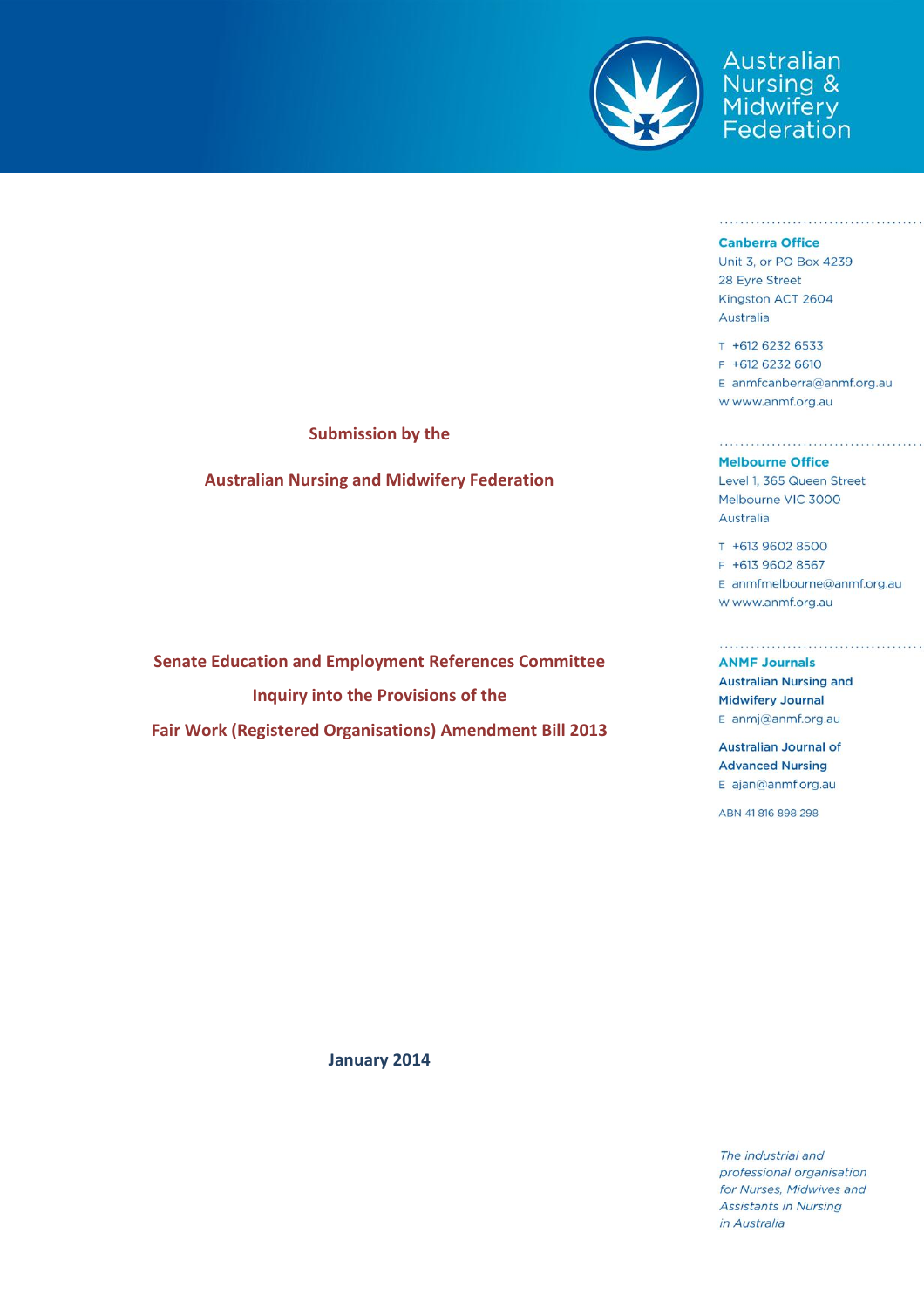

2.

## **Introduction**

The Australian Nursing and Midwifery Federation (ANMF) thanks the Senate Education and Employment References Committee (the Committee) for providing this opportunity to comment on the provisions of the *Fair Work (Registered Organisations) Amendment Bill 2013* (the Bill).

The ANMF is the national union for nurses, midwives and assistants in nursing with branches in each state and territory of Australia. The ANMF is also the largest professional nursing organisation in Australia. The ANMF's core business is the industrial and professional representation of its members.

As members of the union, the ANMF represents over 240,000 registered nurses, midwives and assistants in nursing nationally. They are employed in a wide range of enterprises in urban, rural and remote locations, in the public, private and aged care sectors including nursing homes, hospitals, health services, schools, universities, the armed forces, statutory authorities, local government, and off-shore territories and industries.

We ask the Committee to read our submission in conjunction with that of our peak body, the Australian Council of Trade Unions, and the submission of the Queensland Nurses' Union (ANMF Queensland Branch).

# **General comments on the Bill**

The Senate should reject the Bill. It is unnecessary, poorly structured and excessive, particularly when the Parliament in 2012 enacted the *Fair Work (Registered Organisations) Amendment Act 2012* that largely and adequately dealt with the same issues by introducing enhanced reporting and financial management standards.

The ANMF questions the need to enact further laws in an attempt to ensure better governance of organisations registered pursuant to the *Fair Work Act 2009*. The government's public rhetoric of recent examples of alleged financial misconduct of registered organisations as justification of the need to make wholesale changes to the existing regulatory framework is spurious, mischievous and intended to paint unions in particular as organisations that require enhanced scrutiny.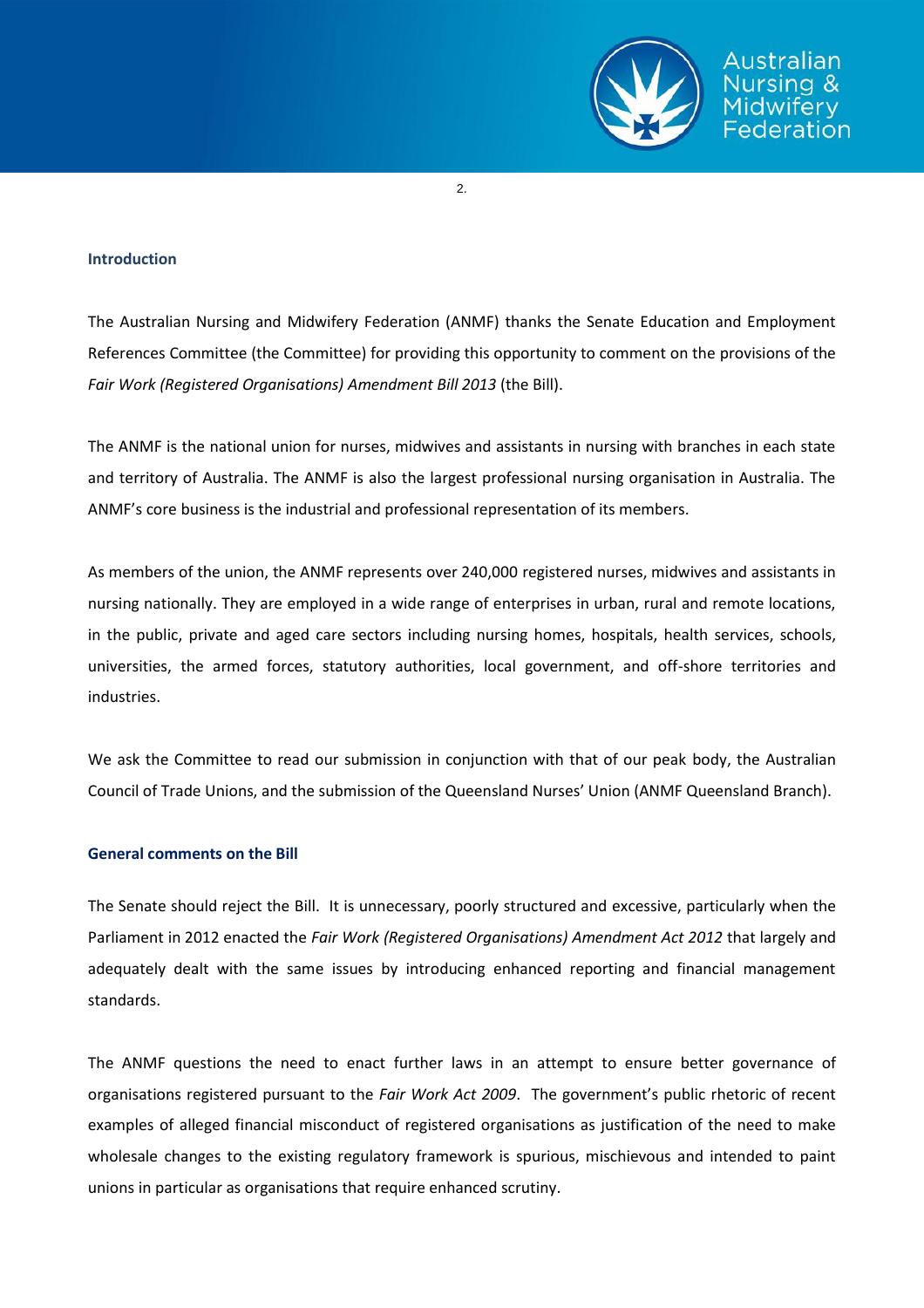

Australian ederation

3.

Registered organisations are currently required to meet robust and detailed reporting requirements which are continuously monitored by an independent statutory body (Fair Work Commission). It is the case that very few organisations fail to meet these requirements; rather, organisations are diligent in their reporting responsibilities and transparent in their dealings with members or constituents. The existing regulations are tough and include fiduciary style obligations and duties of care similar to those that apply to directors of corporations.

Despite this history of sound governance, the government now appears to be responding to calls from narrow sectional interests for increased reporting and accountability responsibilities in the absence of any real justification beyond the isolated events of one union.

While the ANMF supports clear and effective regulation of registered organisations, the *Fair Work (Registered Organisations) Amendment Bill 2013* appears to be little more than a vehicle for more prescription, regulation and procedural complexity, which is ironic given the current government's supposedly slavish commitment to a reduction in unnecessary regulation.

# **Specific comments on the Bill**

## **Schedule 1**

Schedule 1 of the Bill establishes the Registered Organisations Commissioner who will acquire a range of responsibilities which previously came within the responsibilities of the General Manager of the Fair Work Commission.

It is worth noting that not all of the functions will be transferred as the General Manager will still retain some responsibility for administering reporting units.

The ANMF sees no good reason to establish a second regulator. It is an inefficient way to administer the *Registered Organisations Act* and will lead to uncertainty, increased regulation and an increased likelihood of breaches of reporting requirements.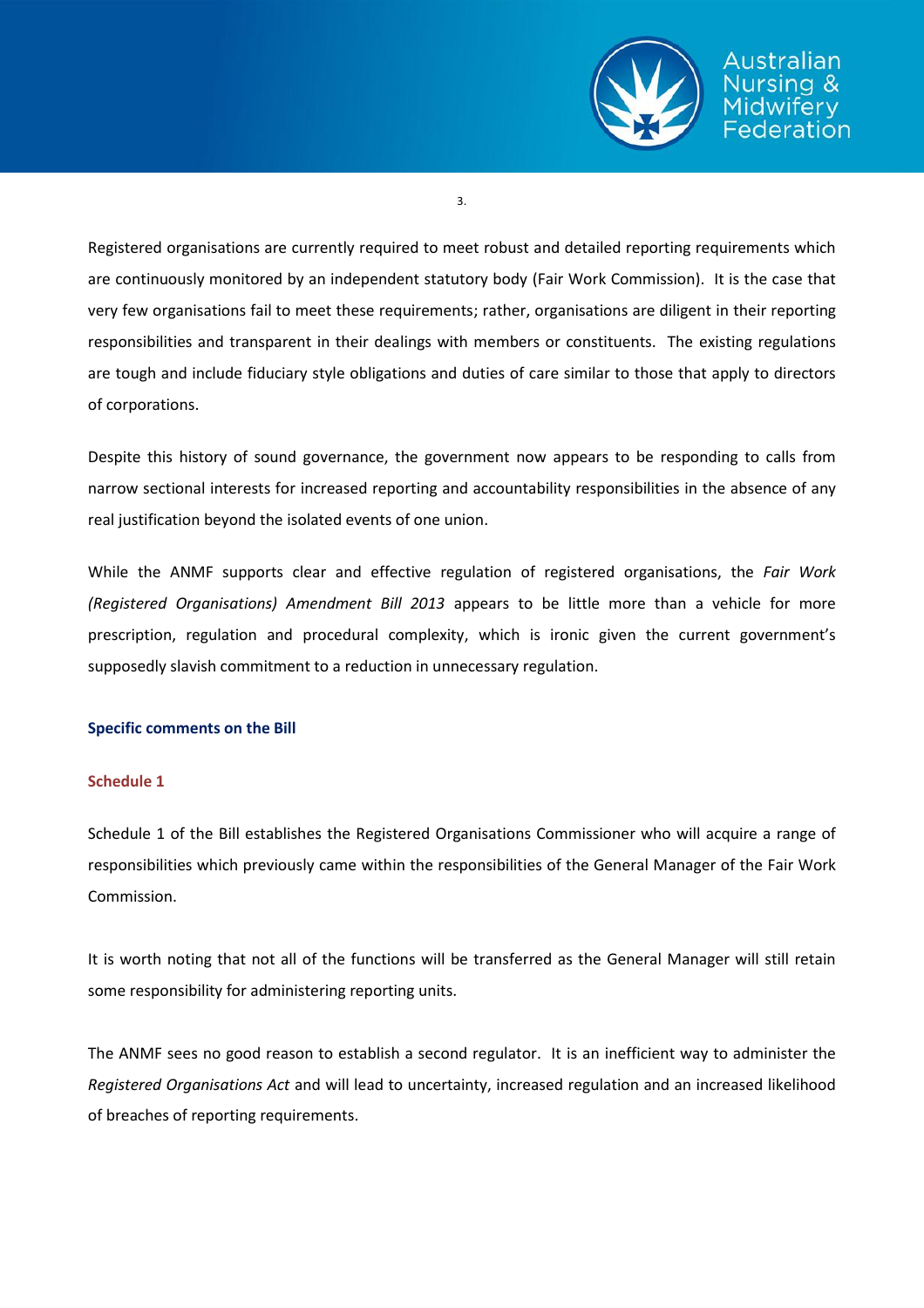

#### 4.

### *Proposed clauses 329FA-FB*

#### *329FA Directions from the Minister*

- *(1) The Minister may, by legislative instrument, give written directions to the Commissioner about the performance of the Commissioner's functions. Note: Section 42 (disallowance) and Part 6 (sun setting) of the Legislative Instruments Act 2003 do not apply to the direction (see sections 44 and 54 of that Act).*
- *(2) The direction must be of a general nature only.*
- *(3) The Commissioner must comply with the direction.*

#### *329FB Minister may require reports*

- *(1) The Minister may, in writing, direct the Commissioner to give the Minister specified reports relating to the Commissioner's functions.*
- *(2) The Commissioner must comply with the direction.*
- *(3) The direction, or the report (if made in writing), is not a legislative instrument.*

Given the repeated assurances by government of the independence of the Registered Organisations Commissioner, it is not clear why there is a need to include in the Bill sections 329FA and 329FB which provide the Minister with wide powers and control of the activities of the Commissioner. Given the antipathy shown by conservative governments to unions in Australia, the potential for political interference in the role and operations of this new agency is a significant concern to the ANMF.

### **Schedule 2**

### *Item 19*

*(iia) the keeping of minute books in which are recorded proceedings and resolutions of meetings of committees of management of the organisation and its branches; and*

The Explanatory Memorandum states (at [150]) that '[t]his amendment is intended to ensure that disclosures of material personal interest of officers of registered organisations under new section 293D and resolutions passed by committees of management in accordance with new subsection 293F(4) are appropriately recorded.' The wording of the proposed paragraph goes well beyond the stated intention, seemingly requiring the recording of *any* resolutions.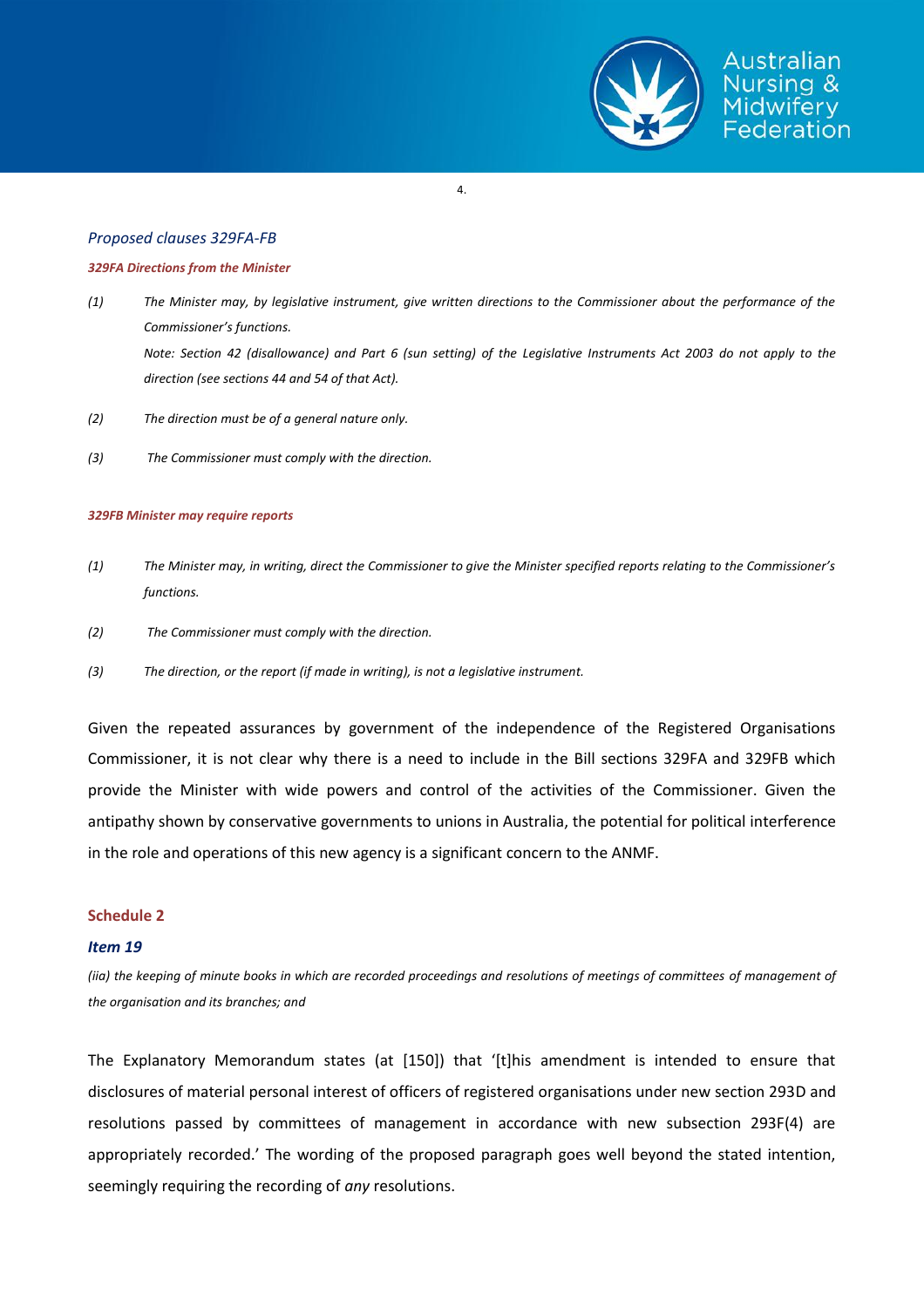

Australian ederation

5.

The requirement that registered organisations keep minutes of all meetings of committees of management is too onerous and not consistent with good organisational practice. While organisations do keep extensive records of their meetings, it is often the case that they deal with sensitive and confidential issues and do so under an agreement that such matters remain "in house". Examples of this are in dealing with an organisation's employees, industrial strategy and commercial issues.

A blanket requirement to record minutes, and for such records to be made public, will only foster and encourage a lack of transparency as organisations respond to this requirement with more "off the record" discussions and more informality and consequently reduced accountability when dealing with issues that are considered sensitive or confidential.

## *Items 215-230*

The Bill proposes to substantially amend the ROA to provide the Registered Organisations Commissioner with broad powers to undertake investigations. While the ANMF supports the capacity of the Commissioner to undertake legitimate investigations, we are concerned by the disturbing trend to reduce the rights of citizens in these types of investigations.

The powers proposed in relation to compelling a person to attend and cooperate in an investigation, the manner in which the person may be represented, and powers in relation to documents are very substantial and potentially open to abuse.

As one example, the ANMF has concerns with proposed paragraph 335G(2)(a), which states that if a written record is made, then the investigator may require the attendee to sign it. The note to the section states that a failure to comply with a requirement is an offence. Further, subsection 337AF(3) provides that a signed statement is prima facie evidence of the statements it records (see also Explanatory Memorandum at paragraph [318]). Presumably the intention is that an attendee would not be required to sign a record which the attendee considered contained inaccurate statements made during questioning, however the wording of paragraph 335G(2)(a) does not make this clear.